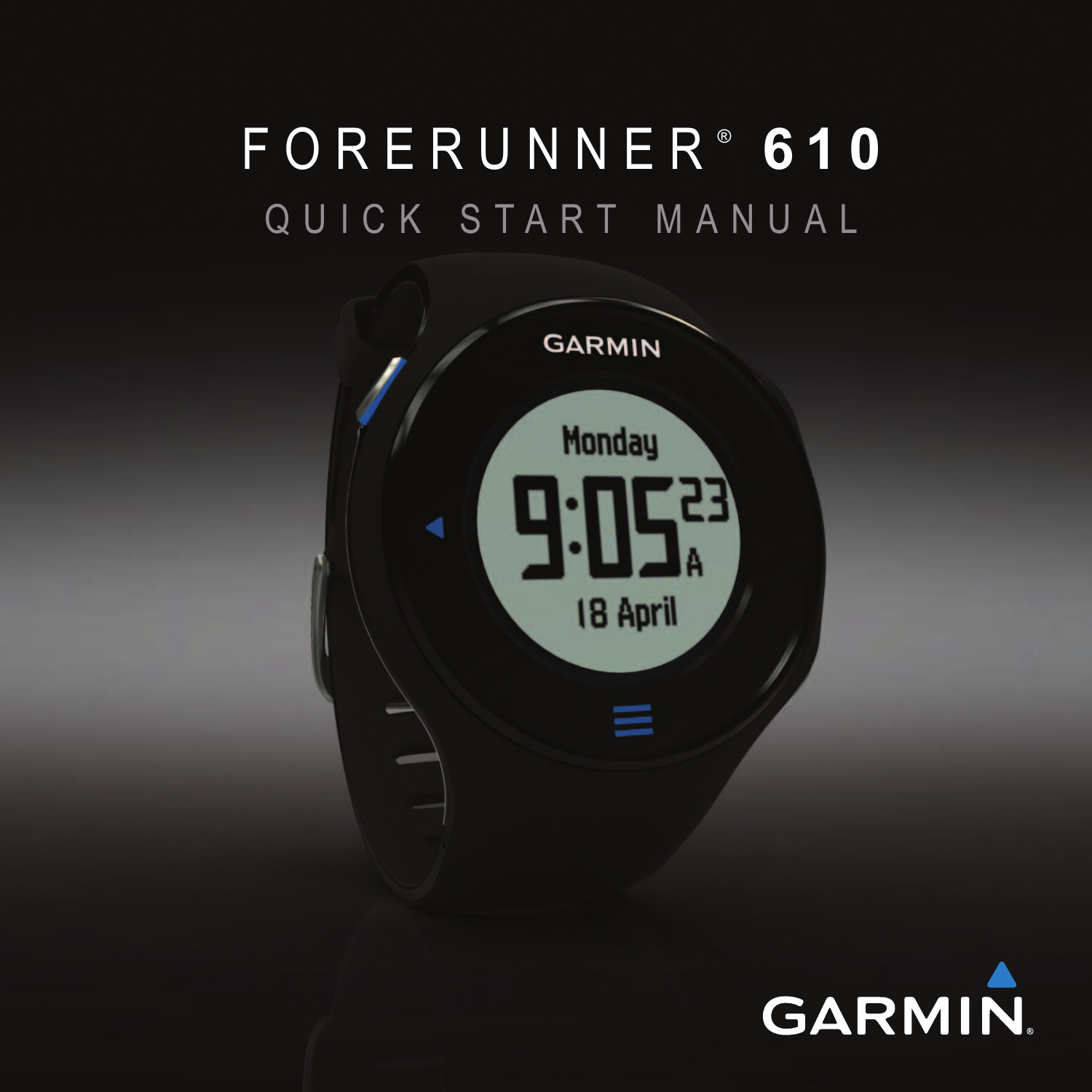### **Important Information**

#### **warning**

Always consult your physician before you begin or modify any exercise program. See the *Important Safety and Product Information* guide in the product box for product warnings and other important information.

#### *notice*

The Forerunner® is waterproof to IEC Standard 60529 IPX7. It can withstand immersion in 1 meter of water for 30 minutes. Prolonged submersion can cause damage to the unit. After submersion, be certain to wipe dry and air dry the unit before using or charging.

**NOTE:** The Forerunner is not intended to be used while swimming.

## **Getting Started**

When using your Forerunner the first time, complete these tasks.

- 1. Charge the Forerunner ([page 2](#page-1-0)).
- 2. Configure the Forerunner [\(page 4\)](#page-3-0).
- 3. Locate satellites ([page 6](#page-5-0)).
- 4. Put on the optional heart rate monitor ([page 6](#page-5-1)).
- 5. Go for a run ([page 7](#page-6-0)).
- 6. Save your run ([page 8](#page-7-0)).

## <span id="page-1-0"></span>**Charging the Forerunner**

#### **warning**

The charging cradle contains a magnet. Under certain circumstances, magnets may cause interference with some medical devices, including pacemakers and insulin pumps. Keep the charging cradle away from such medical devices.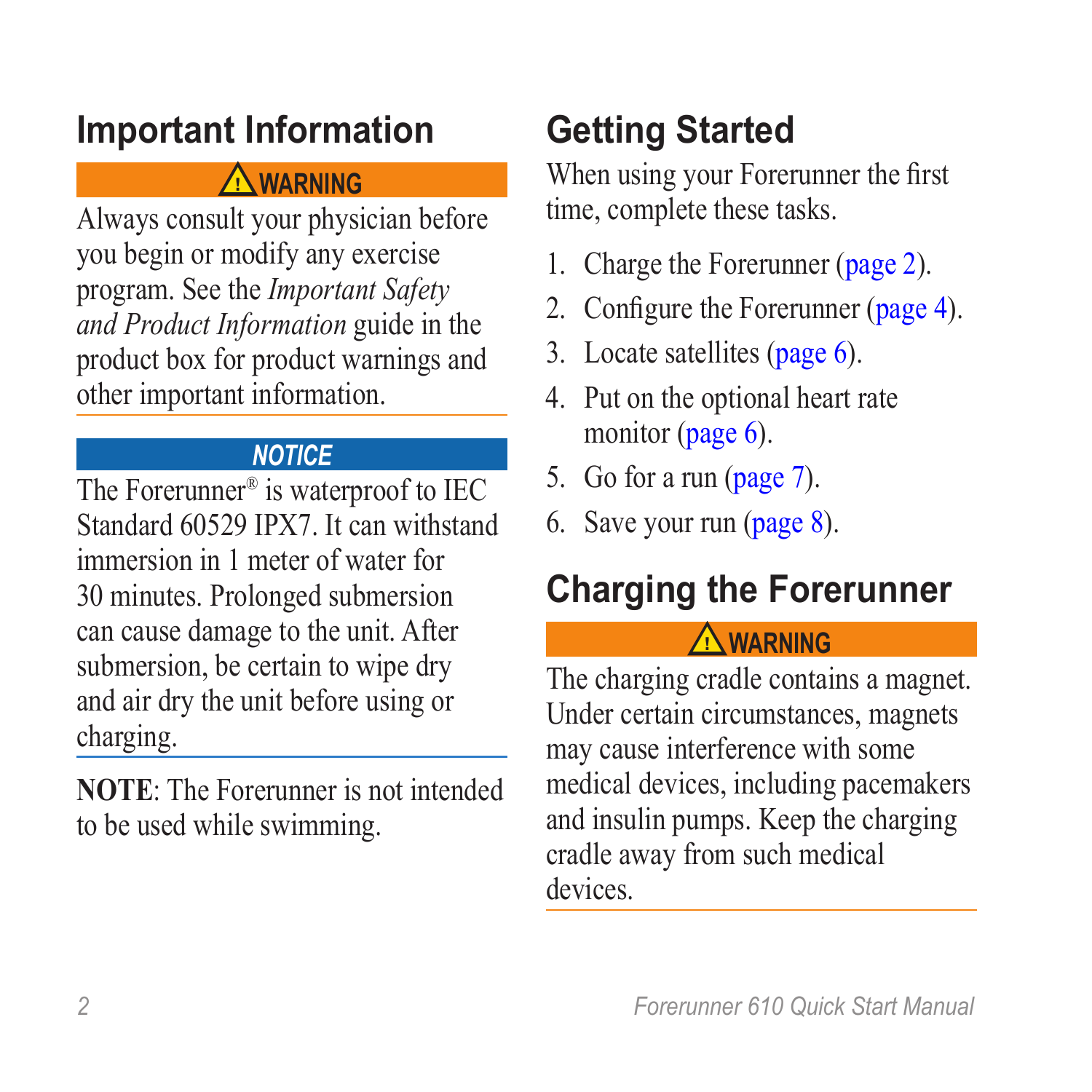#### *notice*

The charging cradle contains a magnet. Under certain circumstances, magnets may cause damage to some electronic devices, including hard drives in laptop computers. Use caution when the charging cradle is near electronic devices.

To prevent corrosion, thoroughly dry the contacts and the surrounding area before charging or connecting to a computer.

- 1. Plug the USB end of the cable into the AC adapter.
- 2. Plug the AC adapter into a standard wall outlet.
- 3. Align the contacts on the back of the Forerunner with the posts on the charging cradle  $\Omega$ .

The charging cradle is magnetic and holds the Forerunner in place.



When you connect the Forerunner to a power source, the Forerunner turns on, and the charging screen appears.



4. Charge the Forerunner completely.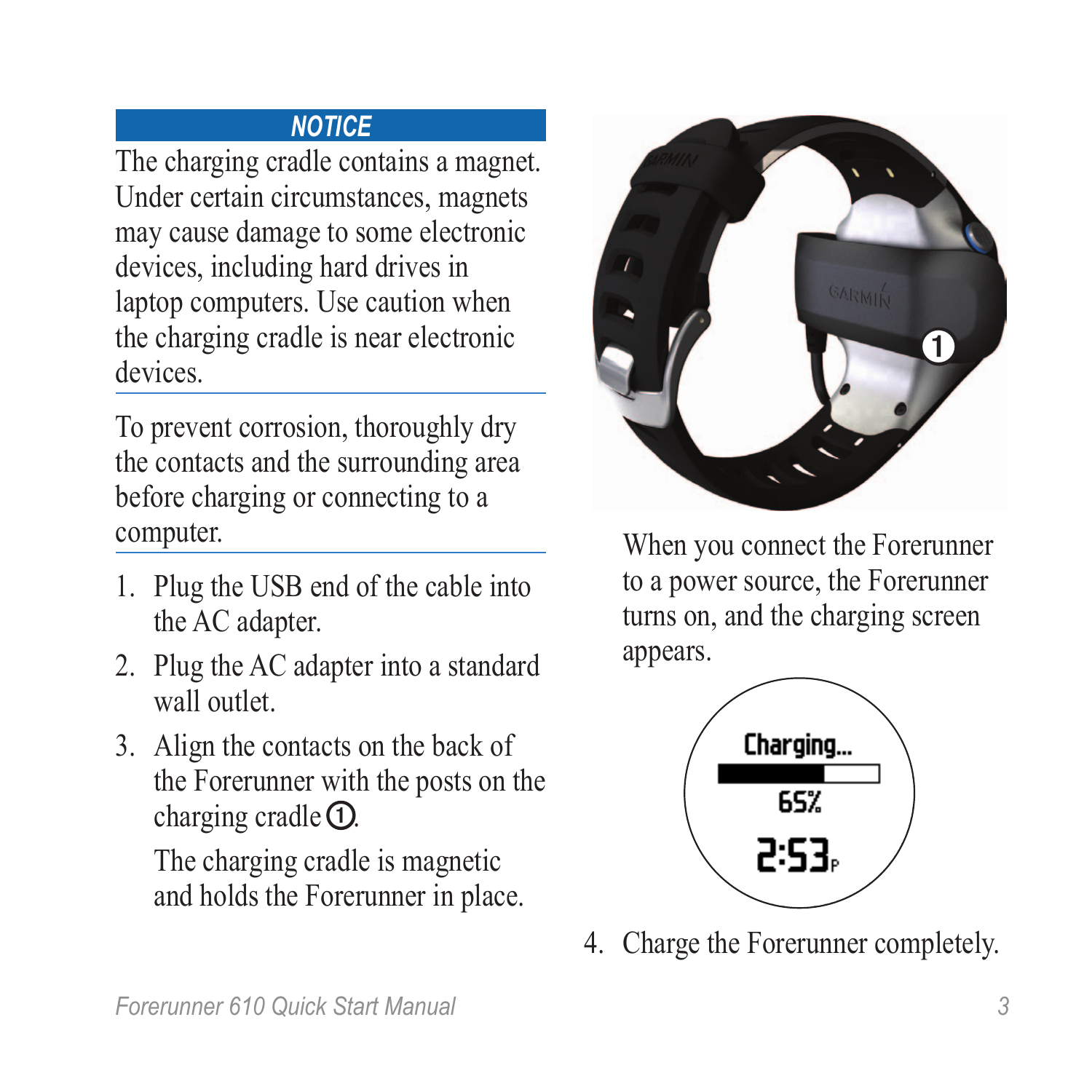### <span id="page-3-0"></span>**Configuring the Forerunner**

The first time you use the Forerunner, you are prompted to choose your system settings and enter user profile information.

- Follow the on-screen instructions.
- Swipe up or down on the touchscreen to view choices and change the default selection.

For more touchscreen tips, see [page 5](#page-4-0).

#### **Keys**

Each key has multiple functions.



|   | <b>POWER/</b><br>LIGHT | Hold to turn the device on<br>and off<br>Select to turn on the<br>backlight.<br>Select to search for a<br>compatible weight scale. |
|---|------------------------|------------------------------------------------------------------------------------------------------------------------------------|
| 2 | START/<br><b>STOP</b>  | Select to start and stop<br>the timer                                                                                              |
| 3 | LAP/<br><b>RESET</b>   | Select to mark a new lap.<br>Hold to save your run and<br>reset the timer.                                                         |
| 4 |                        | Select to show and hide<br>the menu.                                                                                               |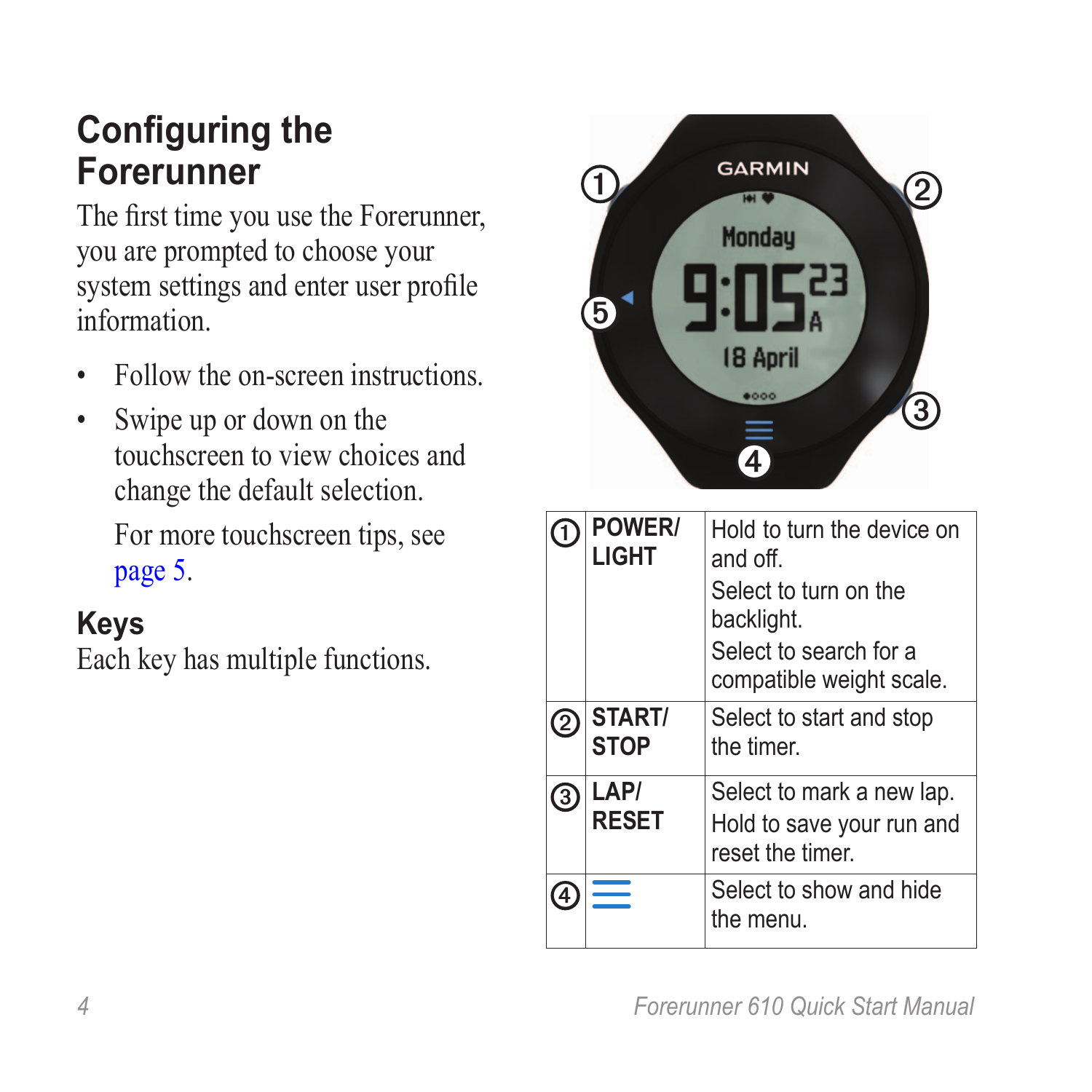| $\bigcap$ | Select to return to the |
|-----------|-------------------------|
|           | previous page.          |

#### **Icons**

A solid icon means the feature is active. A flashing icon means the device is searching.

| I₩             | GPS is on and receiving signals.          |
|----------------|-------------------------------------------|
| ۰              | Heart rate monitor is active.             |
| đО             | Foot pod is active.                       |
|                | Bike sensor is active.                    |
| 6              | Watch is in power save mode<br>(page 10). |
| $(\mathbf{r})$ | Fitness equipment is active.              |

#### <span id="page-4-0"></span>**Touchscreen Tips**

The Forerunner touchscreen is different than most mobile devices The touchscreen is designed so you can operate it with your fingernail. The touchscreen is optimized to prevent accidental touches while you run.

**NOTE**: You must press or swipe firmly in order to select items and change pages. You should practice using the touchscreen before you run.

Tap the touchscreen to scroll through the pages  $\Omega$ .

> **TIP**: You can also swipe your finger across the touchscreen.

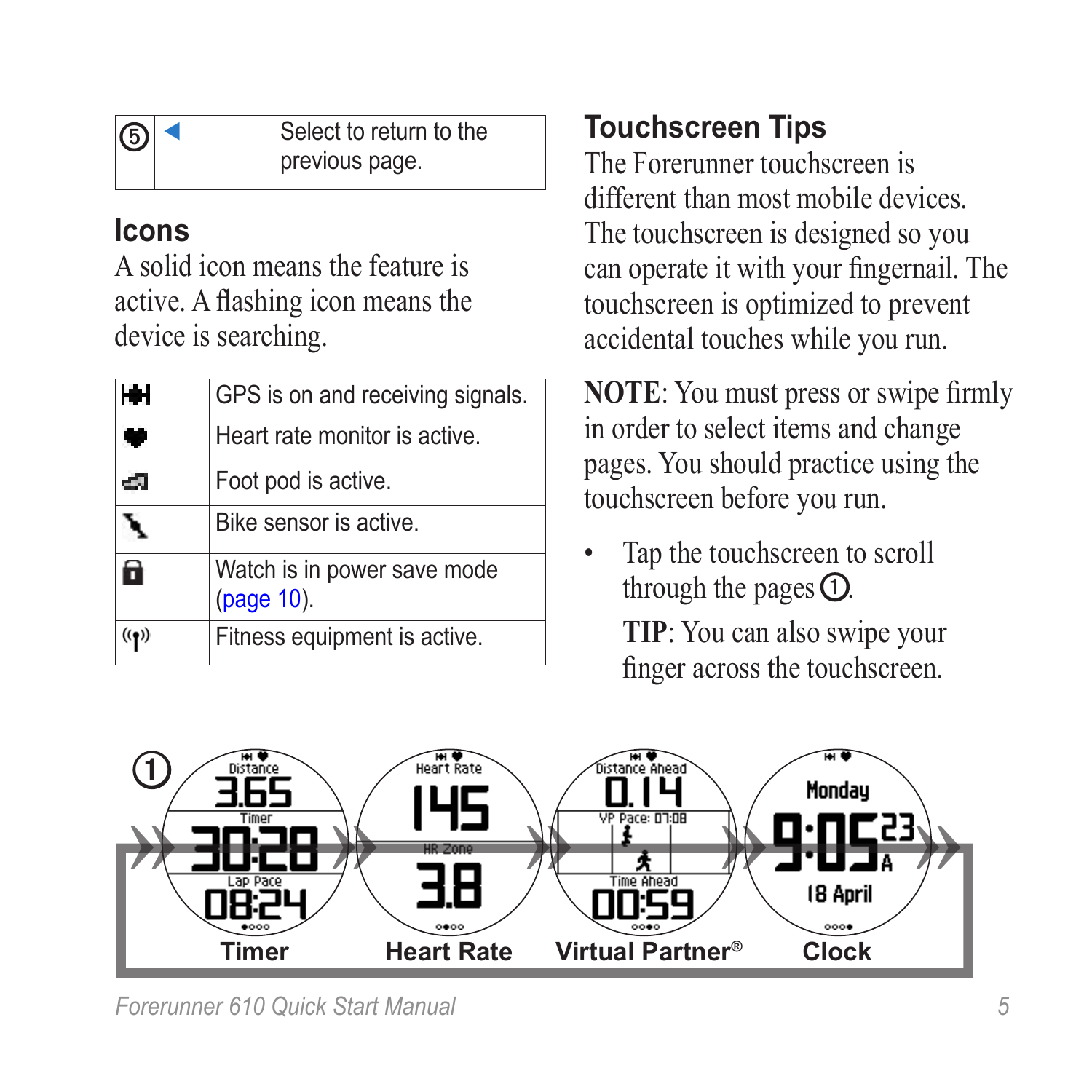- Swipe left to exit power save mode.
- Tap the touchscreen to confirm messages.
- Make each touchscreen selection or swipe a separate action.

## <span id="page-5-0"></span>**Locating Satellite Signals**

It may take 30–60 seconds to locate satellite signals.

- 1. From the clock page, swipe left to view the locating satellites banner.
- 2. Go outdoors to an open area.
- 3. Wait while the Forerunner searches for satellites.

Do not begin your activity until the locating satellites banner disappears.

The time of day and date are set automatically.

### <span id="page-5-1"></span>**Putting on the Heart Rate Monitor**

**NOTE**: If you do not have a heart rate monitor, you can skip this task.

Wear the heart rate monitor directly on your skin, just below your breastplate. It should be snug enough to stay in place during your run.

1. Snap the heart rate monitor module ➊ onto the strap.



2. Wet the electrodes  $\Omega$  on the back of the strap to create a strong connection between your chest and the transmitter.

**NOTE:** Some heart rate monitors have a contact patch **③**. Wet the contact patch.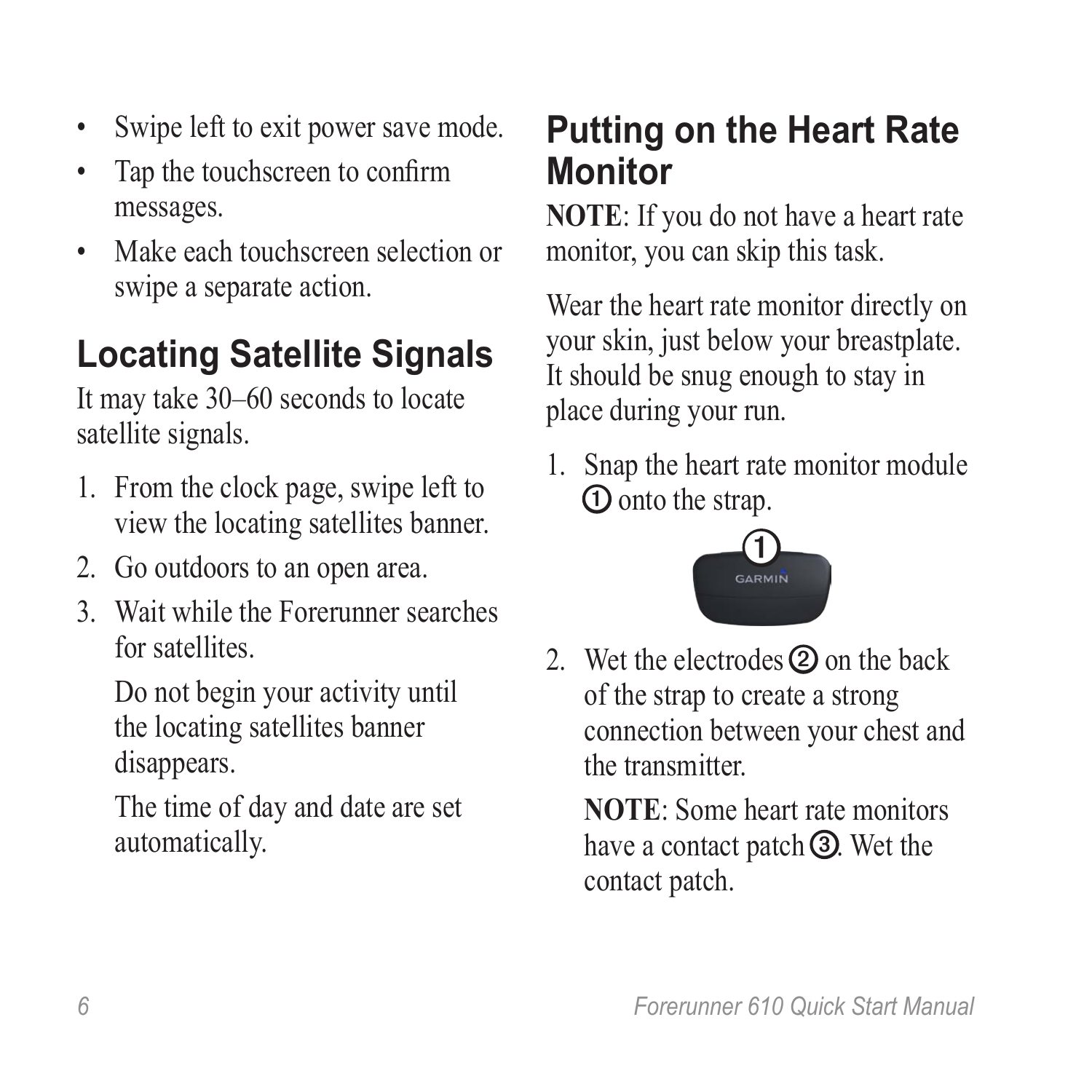

3. Wrap the strap  $\bigoplus$  around your chest, and connect the strap hook to the loop.

**NOTE**: The Garmin logo should be right-side up.

4. Bring the device within range (3 m) of the heart rate monitor.

**TIP**: If the heart rate data is erratic or does not appear, you may have to tighten the strap on your chest or warm up for 5–10 minutes.

After you put on the heart rate monitor, it is on standby and ready to send data.

When the heart rate monitor is paired, a message appears, and  $\blacktriangleright$  appears solid on the screen.

## <span id="page-6-0"></span>**Going for a Run**

Before you can record history, you must locate satellite signals [\(page 6\)](#page-5-0) or pair your Forerunner with an optional foot pod.

1. From the timer page, select **START** to start the timer  $\Omega$ 

History is recorded only while the timer is running. Your distance  $\circled{2}$ and lap pace ➌ appear on the timer page.



The data fields shown are the defaults. You can customize data fields [\(page 9\)](#page-8-0).

2. After completing your run, select **STOP**.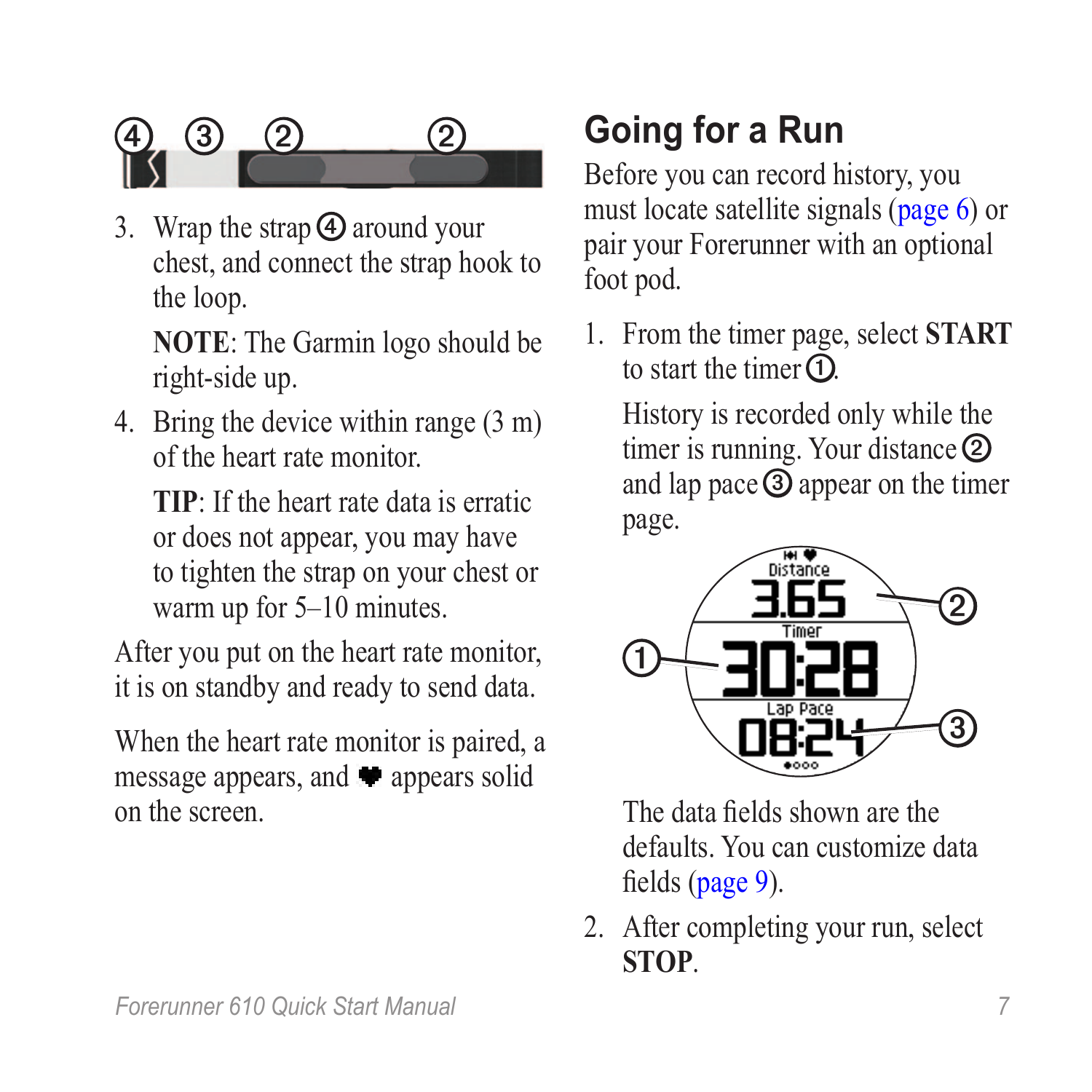## <span id="page-7-0"></span>**Saving Your Run**

Hold **RESET** to save your run and reset the timer.

## **History**

Your Forerunner stores data based on the type of activity, the accessories used, and your training settings. The Forerunner can save approximately 180 hours of history with typical use. When the Forerunner memory is full, your oldest data is overwritten.

#### **Viewing History**

The history displays the date, time of day, distance, activity time, calories, and average and maximum pace or speed. The history can also display the average and maximum heart rate and cadence data if you are using the heart rate monitor, foot pod, or cadence sensor (optional accessories).

1. Select  $\equiv$  > **History** > **Activities**.

- 2. Swipe up or down to view your saved activities.
- 3. Select an activity.
- 4. Scroll to the bottom of the page, and select **View Laps**.
- 5. Swipe up or down to scroll through laps.

### **Deleting a Run**

- 1. Select  $\equiv$  > **History** > **Activities**.
- 2. Select a run.
- 3. Scroll to the bottom of the page, and select **Delete** > **Yes**

## **Using Garmin Connect**

Garmin Connect is web-based software for storing and analyzing your data.

- 1. Go to [www.garminconnect.com](www.garminconnect.com/start) [/start](www.garminconnect.com/start).
- 2. Follow the on-screen instructions.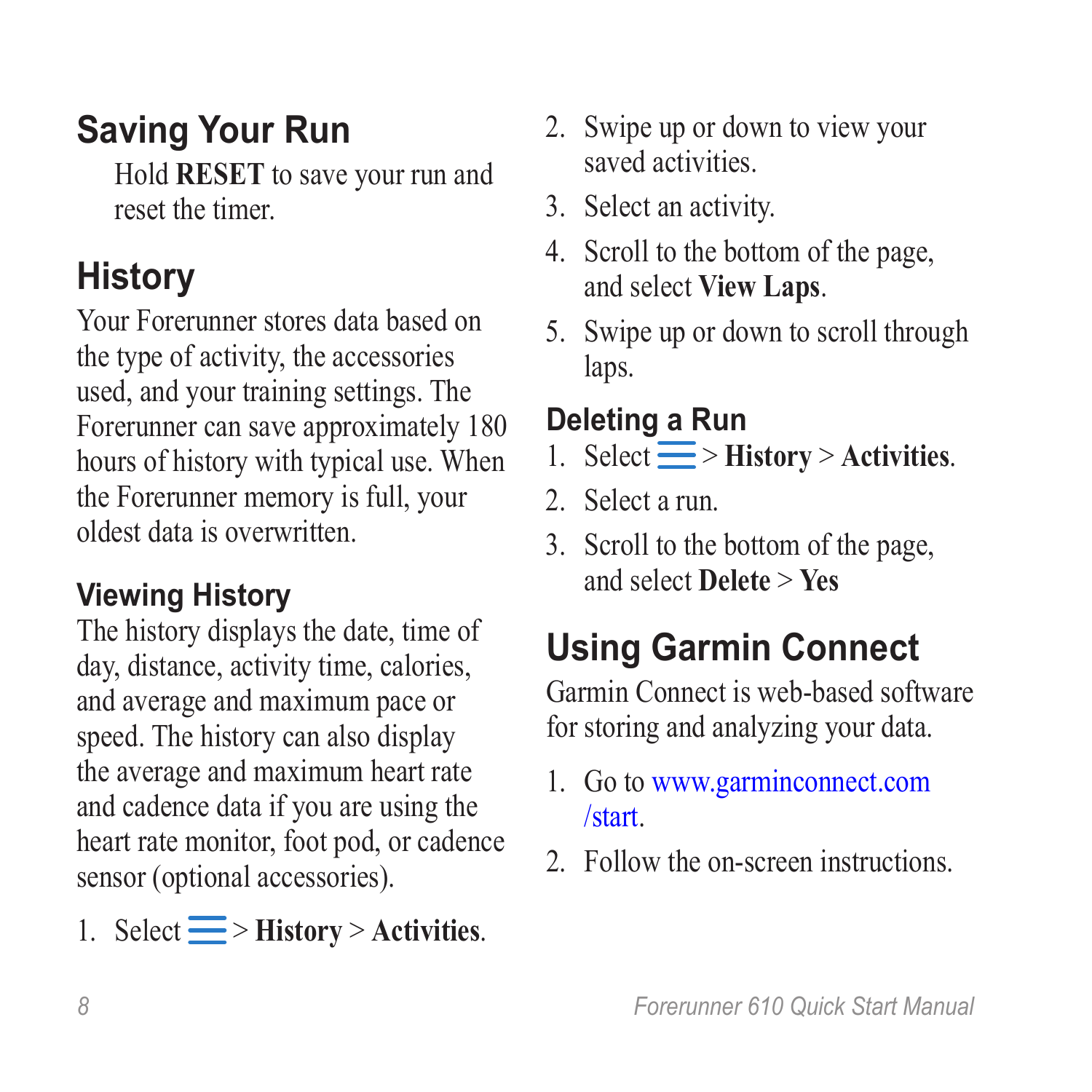### **Sending History to Your Computer**

1. Plug the USB ANT Stick into a USB port on your computer.

The USB ANT Stick drivers automatically install the Garmin ANT Agent. You can download the USB ANT Agent if the drivers do not automatically install. Go to <www.garminconnect.com/start>.

- 2. Bring your device within range (3 m) of your computer.
- 3. Follow the on-screen instructions.

### <span id="page-8-0"></span>**Customizing the Training Pages**

You can customize the data fields on four training pages. For a complete list of the available data fields, see the *Forerunner 610 Owner's Manual*.

#### 1. Select  $\equiv$  > Setup > Training **Pages**.

- 2. Select a training page.
- 3. Select  $\mathbb{Z}$ .
- 4. Change the number of data fields you want to see on the page.
- 5. Select **Enabled**.
- 6. Select ◄.
- 7. Select a data field to change it.
- 8. Select a category and a data field. For example, select **Heart Rate** > **HR - Lap**.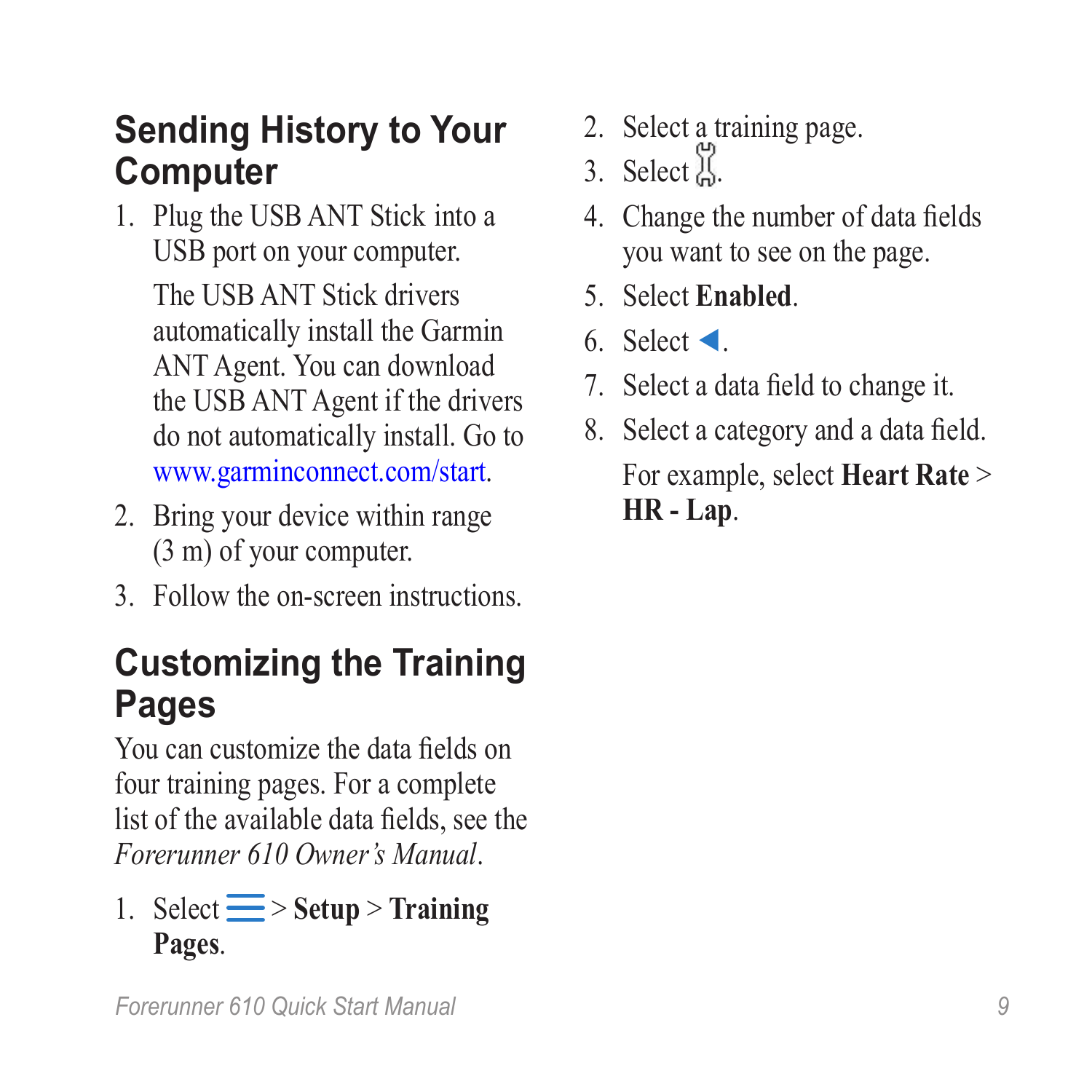## **About the Battery**

#### **warning**

This product contains a lithium-ion battery. See the *Important Safety and Product Information* guide in the product box for product warnings and other important information.

### **Forerunner Battery Life**

| <b>Battery</b><br>Life* | <b>Forerunner Use</b>                                                                                                      |
|-------------------------|----------------------------------------------------------------------------------------------------------------------------|
| 1 week                  | You are training for 45<br>minutes per day with<br>GPS. The Forerunner is in<br>power save mode for the<br>remaining time. |
| Up to 4<br>weeks        | You are using the<br>Forerunner in power save<br>mode the entire time.                                                     |
|                         | Up to 8 hours   You are training with GPS<br>the entire time.                                                              |

\*The actual battery life of a fully charged battery depends on how much time you use GPS, the backlight,

and power save mode. Exposure to extremely cold temperatures will also reduce battery life.

#### <span id="page-9-0"></span>**Power Save**

After a period of inactivity, the Forerunner goes into power save mode and  $\blacksquare$  appears. The Forerunner displays the time and date, but does not connect with your ANT+ accessories or use GPS. Swipe left to exit power save mode.

## **Troubleshooting**

### **Resetting the Device**

If the keys or screen stop responding, you may need to reset the device.

- 1. Hold **POWER** until the screen goes blank.
- 2. Hold **POWER** until the screen turns on.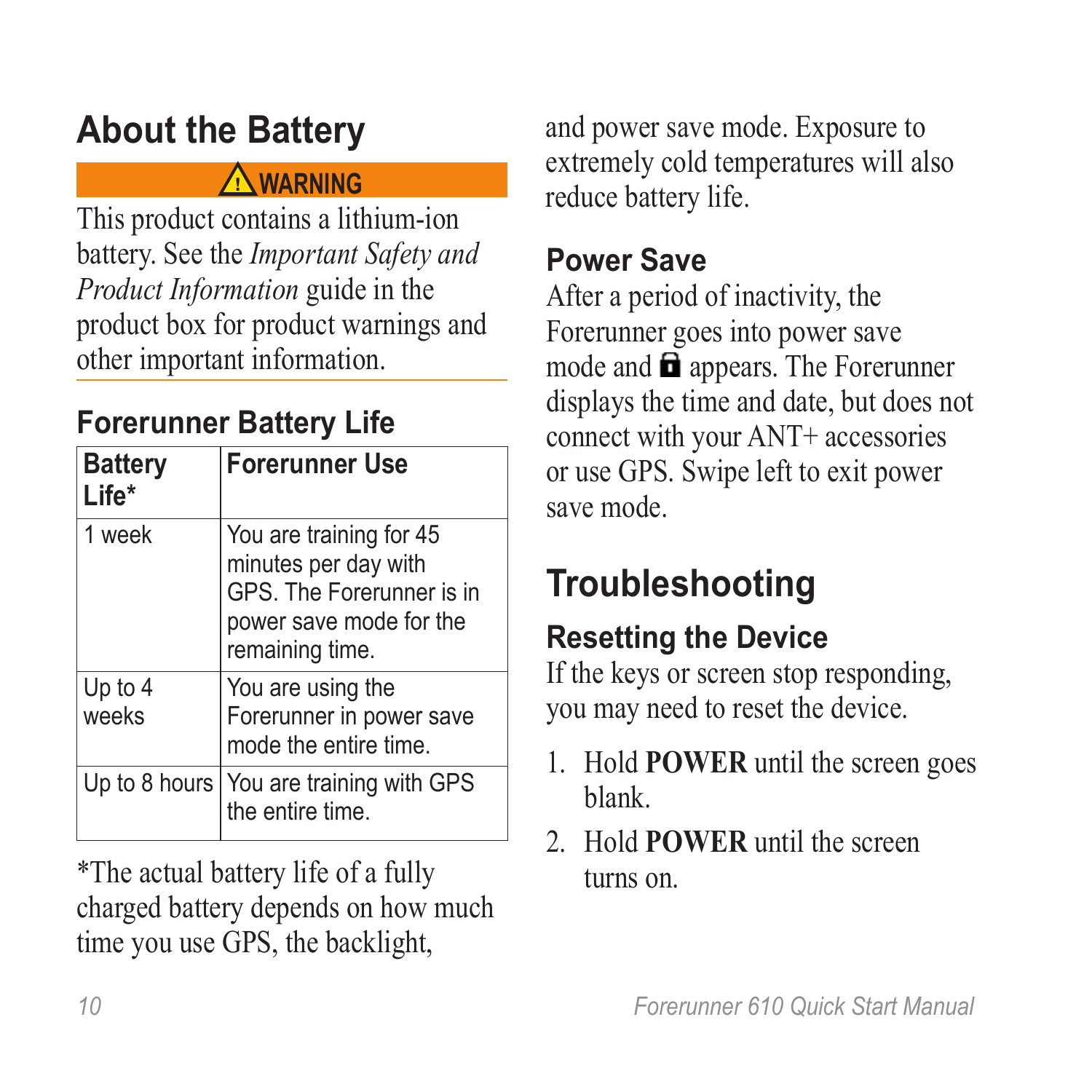#### **Getting the Owner's Manual**

- 1. Go to [www.garmin.com/intosports.](www.garmin.com/intosports)
- 2. Select your product.
- 3. Click **Manuals**.

#### **Registering Your Device**

Help us better support you by completing our online registration today:

- Go to [http://my.garmin.com.](http://my.garmin.com)
- Keep the original sales receipt, or a photocopy, in a safe place.

#### **Getting More Information**

You can find more information about this product on the Garmin Web site.

- Go to [www.garmin.com/intosports.](www.garmin.com/intosports)
- Go to [www.garmin.com](www.garmin.com/learningcenter) [/learningcenter.](www.garmin.com/learningcenter)
- Go to [http://buy.garmin.com,](http://buy.garmin.com) or contact your Garmin dealer for information about optional accessories and replacement parts.

#### **Contacting Garmin Product Support**

You can contact Garmin Product Support if you have any questions about this product.

- In the USA, go to [www.garmin](www.garmin.com/support) [.com/support,](www.garmin.com/support) or contact Garmin USA by phone at (913) 397.8200 or (800) 800.1020.
- In the UK, contact Garmin (Europe) Ltd. by phone at 0808 2380000.
- In Europe, go to [www.garmin.com](www.garmin.com/support) [/support](www.garmin.com/support) and click **Contact Support** for in-country support information, or contact Garmin (Europe) Ltd. by phone at  $+44(0)$ 870.8501241.